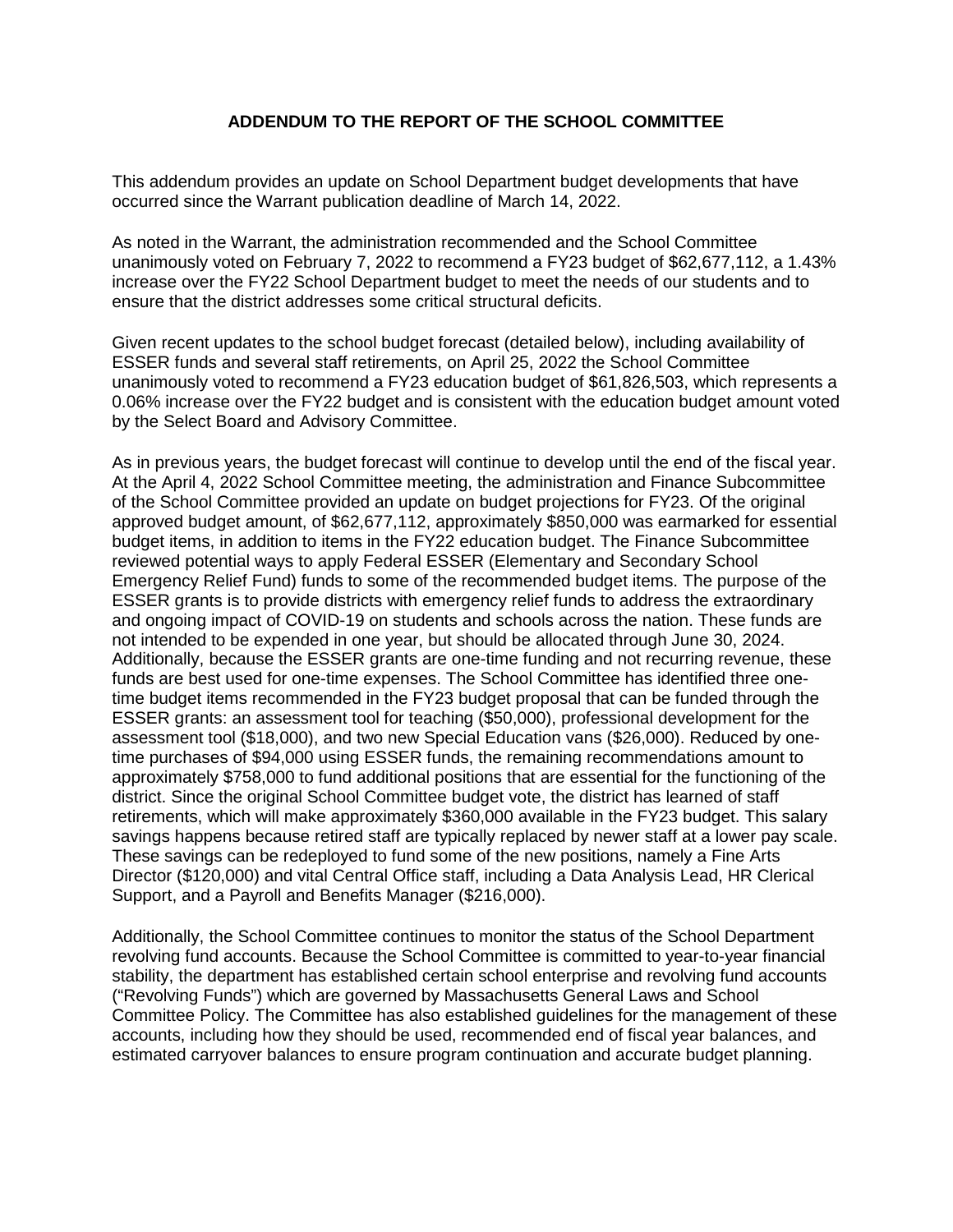The School Committee and administration has identified \$300,000 available in the Athletic Revolving Fund that may be applied to the High School tennis courts rehabilitation. During the 2020-2021 school year, the school department received state and federal funding that covered athletic expenses typically covered by athletic fees. Consequently, the balance of the Athletic Revolving Fund grew to \$645,500, \$200,000 of which is earmarked to offset the cost of the eventual replacement of the turf field. The Committee discussed the fund and agreed that applying some of the Athletic Revolving Fund to the tennis court project, should Town Meeting approve it, would be a use for the money that is consistent with Athletic Revolving Fund guidelines, and would bring the Athletic Revolving Fund balance to a more appropriate level. On April 25, 2022 the School Committee unanimously voted to apply \$300,000 from the Athletic Revolving Fund to the tennis court project, should Town Meeting approve it. This will reduce the burden on taxpayers, while ensuring that the courts are playable going forward. The tennis court project requested in Article 27 would provide funds to build six post tension concrete tennis courts, as the existing tennis courts have reached the end of their useful life. These courts will continue to be used by the High School tennis team and countless Hingham residents who play tennis.

Kerry Ni - Chair **Dr. Gary Maestas** Michelle Ayer - Vice Chair Nes Correnti - Secretary Liza O'Reilly Carlos DaSilva Jen Benham Tim Miller-Dempsey

HINGHAM SCHOOL COMMITTEE SUPERINTENDENT OF SCHOOLS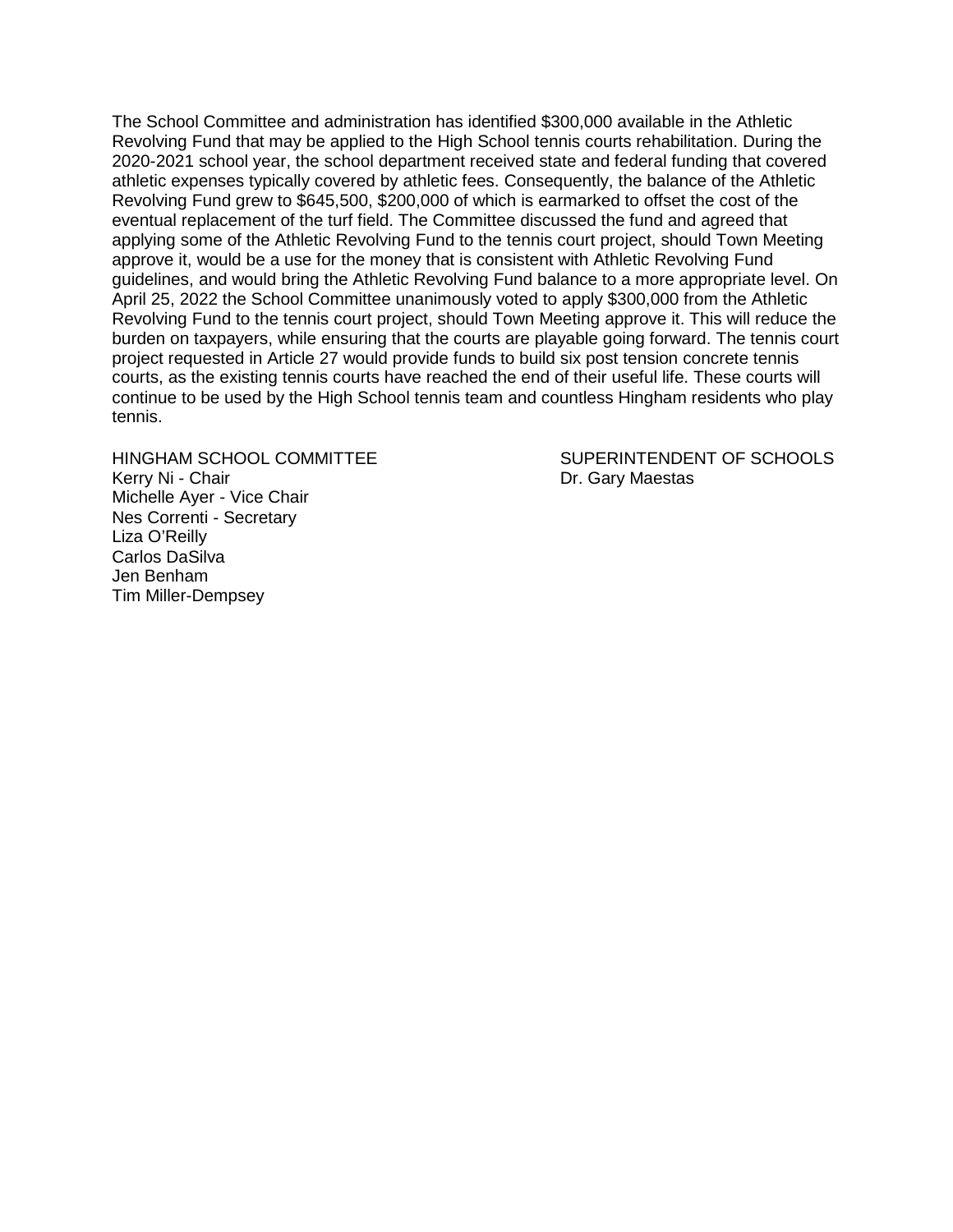#### **2021 Annual Town Meeting**

#### **Supplemental Report of the Advisory Committee**

#### **ARTICLE 11 TRANSFER OF FUNDS TO THE RESERVE FUND**

**RECOMMENDED: That the Town transfer the sum of \$950,820 from available funds to the Town's Reserve Fund for use during Fiscal Year 2022.**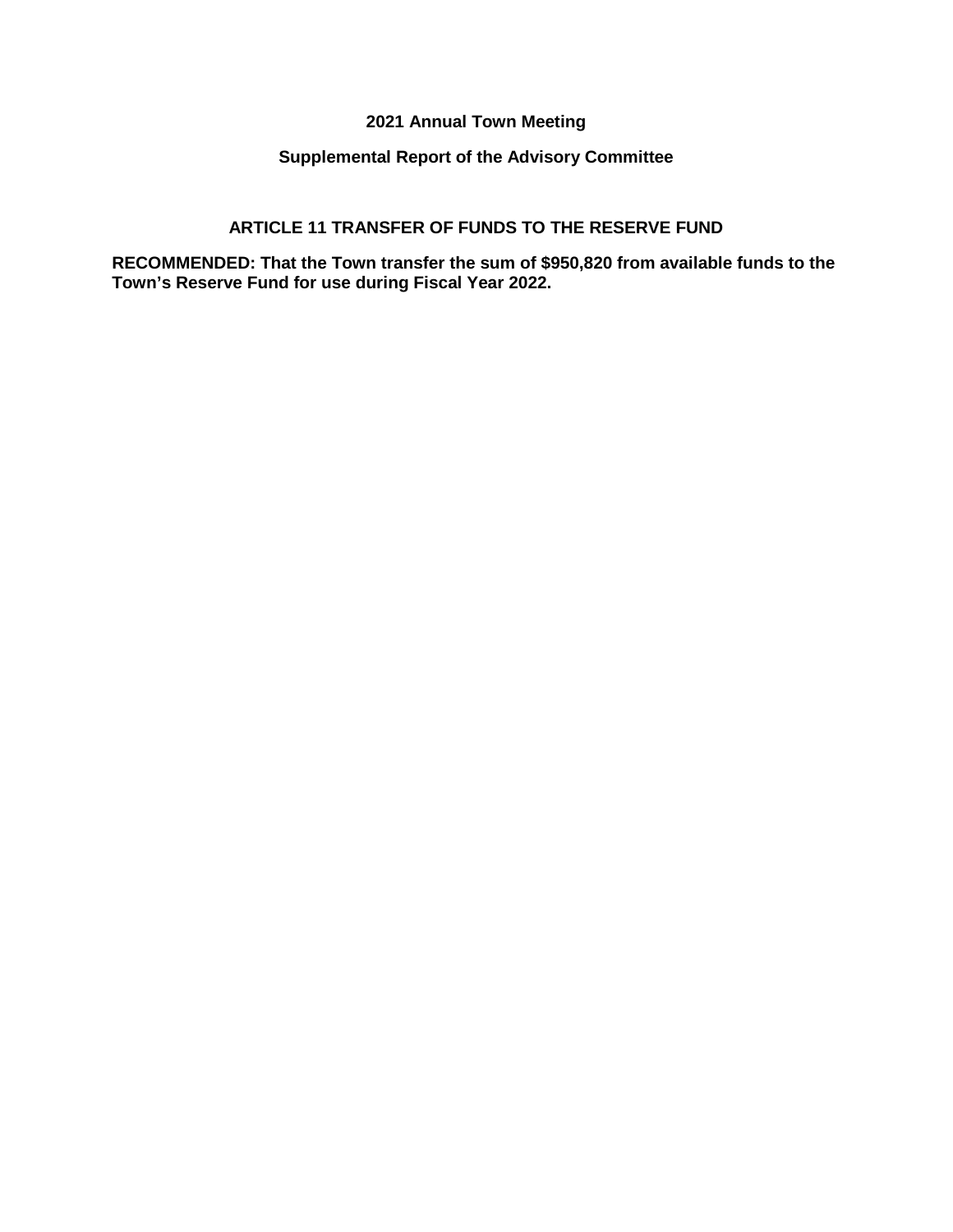# PROPOSED TOWN POOL AT THE SOUTH SHORE COUNTRY CLUB

1922-202

- **Purchased by the Town of Hingham in 1988, the SSCC operates as an Enterprise Fund** and encompasses over 150 acres of open space including a golf course, town pool, bowling alley, restaurant and banquet facilities
- **Town Pool Closed in 2019** after serving generations for over 7 decades
- **Town has been developing this project for over 6 years** receiving, \$575,000 of Town Meeting-approved CPC funding to date for feasibility, design and construction
- **Facility being relocated/constructed** on the existing tennis court site to improve safety and traffic flow per the Master Plan
- **Select Board, Advisory Committee, Country Club Management Committee unanimously voted in support of this project in 2022**
- **\$8MM professionally estimated cost to be financed as follows** :
	- \$550,000 CPC funding
	- debt exclusion/temporary tax increase for the project balance
	- *Average Annual Tax Increase \$46 per year for 20 years (13 cents a day)*
- **Original Town pool design in 2017 was a larger indoor/outdoor facility at a much higher cost** and involved fundraising. While much reduced in scale and cost, this project has been professionally engineered and complies with Commonwealth, local and environmental regulations.
- **Construction provides infrastructure for year-round use** if Town chooses to install a bubble feature in the future. A bubble would require additional Planning Board and Town Meeting approvals. *The pool is currently permitted as seasonal use only.*
- **ADA compliant facility meets Net Zero Principles** including over \$200k of high-efficiency enhancements
- Features include a **splash pad**, **bathhouse**, **zero depth entry pool**, **6 lane, ADA compliant competition lap pool** and **filtration building**
- **Final design details accommodate different user groups** resulting in better efficiencies with similar gallons of water, filtration system, and size as original contemplated design. Pools hold over 200,000 gallons of water and can accommodate 350+ swimmers
- **Financing of the "debt exclusion" project will have no impact on the Town operating budget**; operating costs will be shared between the Recreation and Country Club budgets and will be offset by user fees of similar pool facility and other town programs
- Project aligns with **2020 Town Master Plan objectives and survey results**
- **Pool funding will stand on its own** and not take away from current or future capital town projects such as Foster School, Public Safety Facility and the Senior Center

### TOWN POOL AT SSCC - \$8MM *Annual tax increase of \$46 per average household*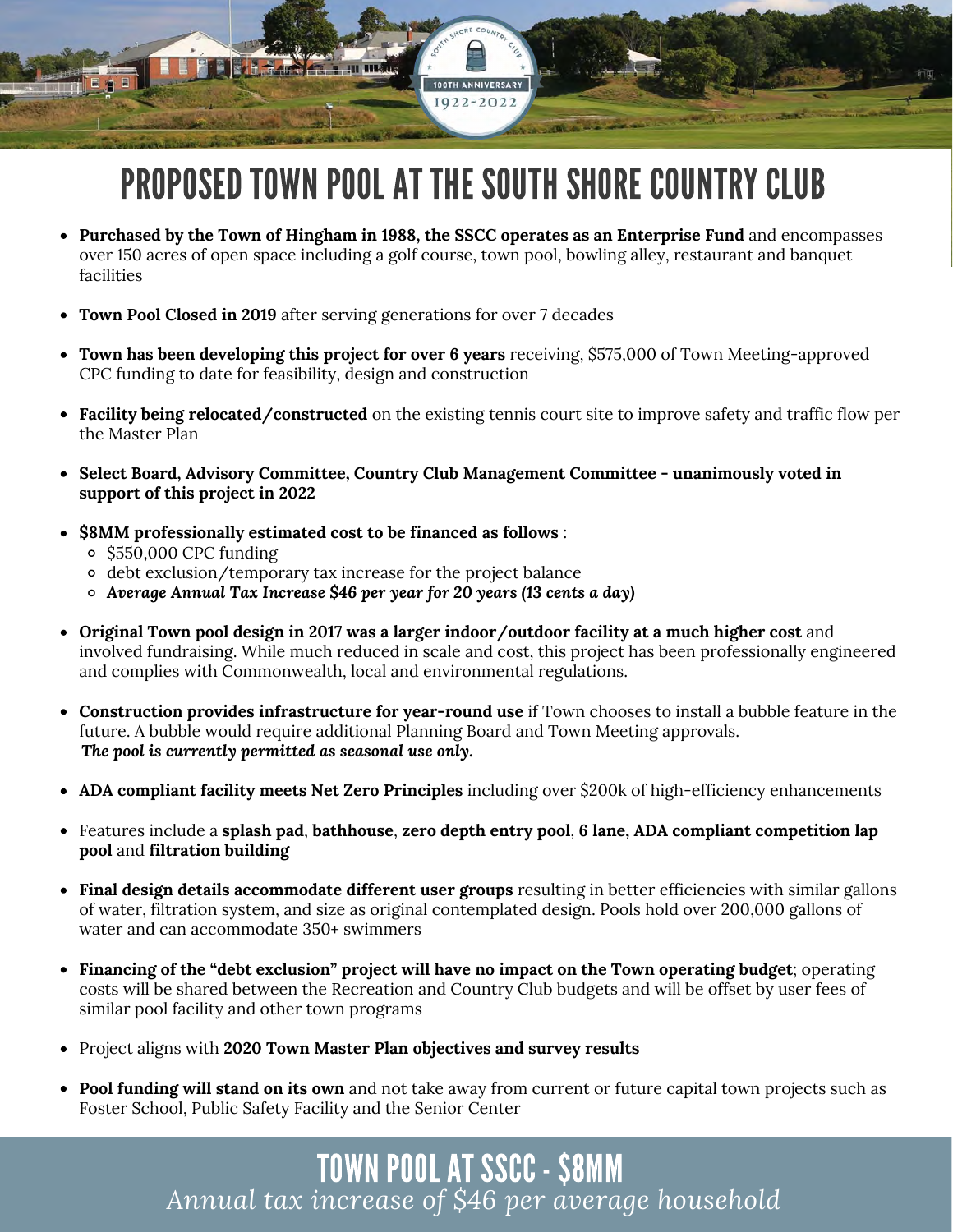

## PROPOSED TOWN POOL AT THE SOUTH SHORE COUNTRY CLUB





**Renderings by architect Chris Rotti - RMD Collaborative**

TOWN POOL AT SSCC - \$8MM *Annual tax increase of \$46 per average household*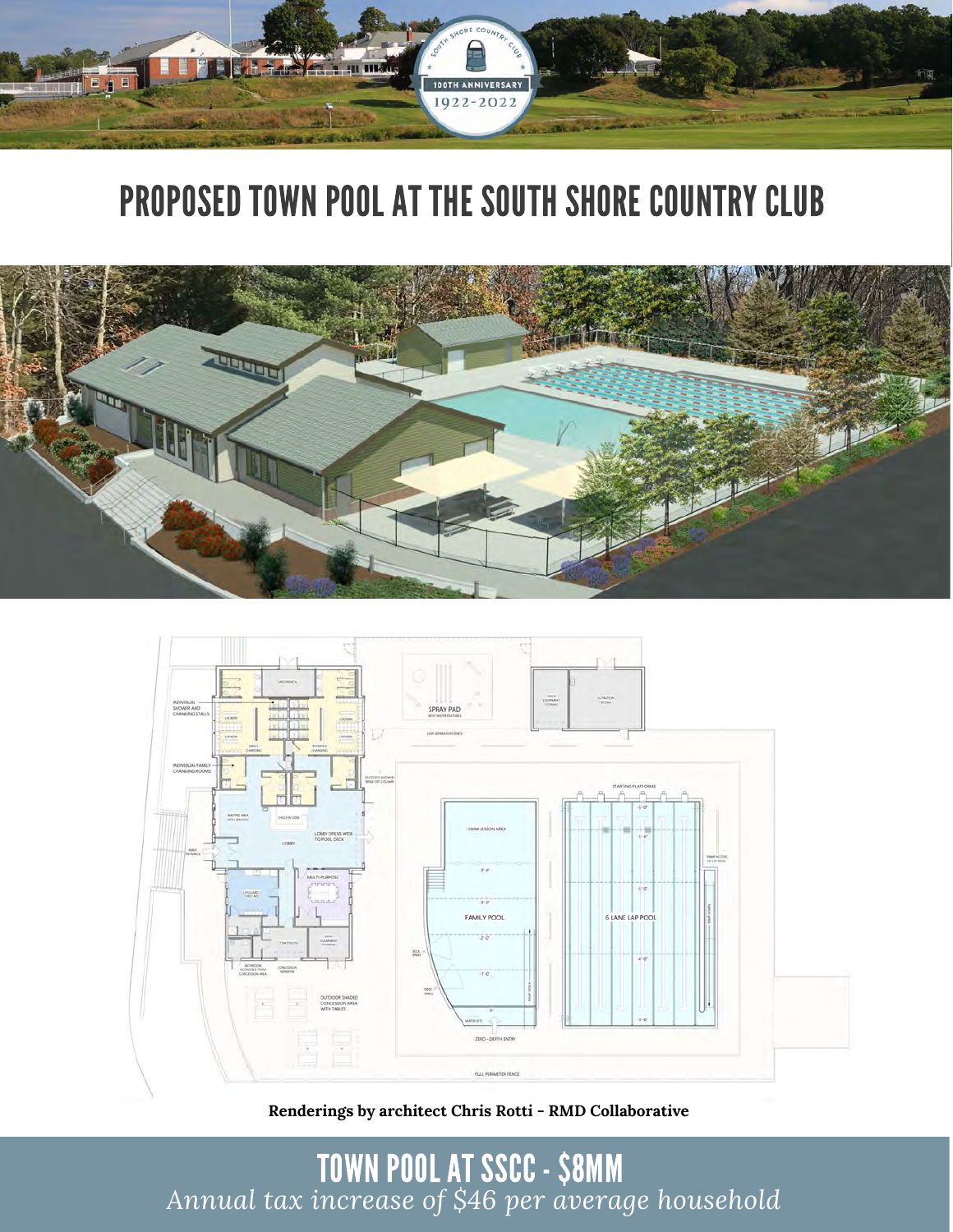**Hingham Public Safety Facility Building Committee • Hingham Police Department • Hingham Fire Department**





*The view from Lincoln Street, showing the front of the facility.*

**The proposed Hingham Public Safety Building Project will combine the current Hingham Police Station at Town Hall and Hingham Fire Station 2/North Fire Station into a combined state-of-the-art facility that better meets the needs of modern police and fire departments, and allows for future growth of both departments. The location of the proposed facility will be 335 Lincoln St.**







*TOP and LEFT: The view from Essington Drive, showing the rear of the facility. BOTTOM: The view of the fire station bays.*

**To learn more about the project, scan the QR code below, visit hingham-ma.gov/936, or email [PSFBC@hingham-ma.gov](mailto:PSFBC@hingham-ma.gov)**